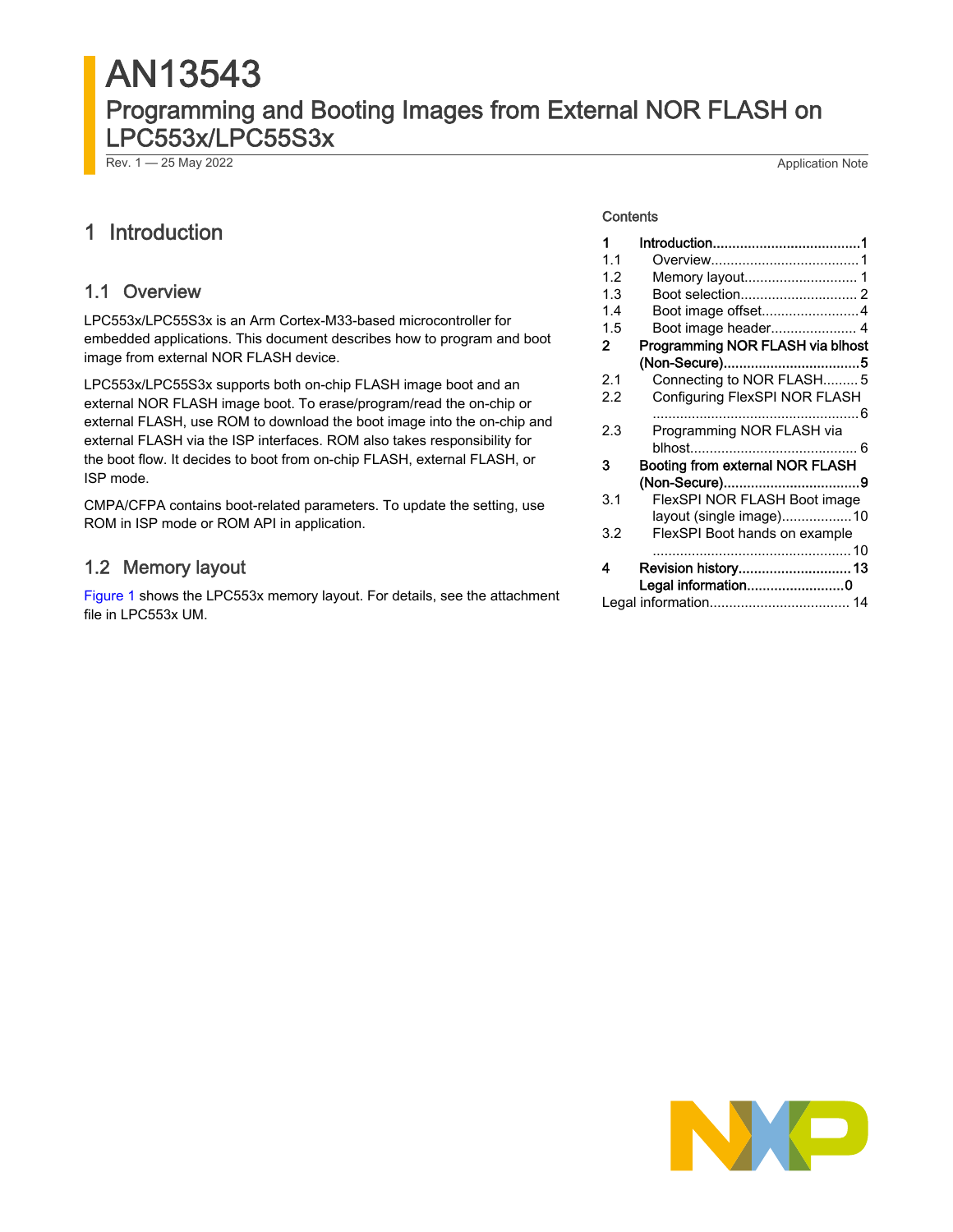<span id="page-1-0"></span>

| Pos. (KB)                                                           | <b>Physical Address</b>                        | <b>Region / Bus</b>    |
|---------------------------------------------------------------------|------------------------------------------------|------------------------|
| 4096<br><unused></unused>                                           | 0xFFFF FFFF size = 511.0 MB Vendor-specific    |                        |
| 3585<br>0xE010 0000                                                 |                                                |                        |
| 3585<br>Private peripheral bus (external)                           | $0xE00F$ FFFF size = 768.0 KB                  |                        |
| 3584.25<br>(includes NVIC and SYSTICK timer)<br>0xE004 0000         | $0xE003$ FFFF size = 256.0 KB peripheral bus   | Private                |
| 3584.25<br>Private peripheral bus (internal)<br>3584<br>0xE000 0000 |                                                |                        |
| 3584                                                                | $0x$ DFFF FFFF size = 2.0 G                    | <b>External device</b> |
| ≺unused≻<br>1536<br>0x6000 0000                                     |                                                | (S-AHB bus)            |
| 1536                                                                | $0x5$ FFF FFFF size = 511.19 MB                |                        |
| <unused><br/>1024.81<br/>0x400D 0000</unused>                       |                                                |                        |
| 1024.81<br>AHB peripherals                                          | $0x400C$ FFFF size = 320.0 KB                  |                        |
| 1024.5                                                              | $0x4007$ FFFF size = 256.0 KB                  |                        |
| <unused></unused>                                                   |                                                |                        |
| 1024.25<br>0x4004 0000                                              | $0x4003$ FFFF size = 128.0 KB                  |                        |
| 1024.25<br>APB slave group 1 (synchronous)                          |                                                |                        |
| 1024.13<br>0x4002 0000<br>(up to 32 slaves of 4 KB each)            |                                                | System bus             |
| 1024.12<br>APB slave group 0 (synchronous)                          | $0x4001$ FFFF size = 128.0 KB                  |                        |
| 1024<br>0x4000 0000<br>(up to 32 slaves of 4 KB each)               |                                                |                        |
| 1024                                                                | $0x3$ FFF FFFF size = 256.0 MB                 |                        |
| <unused><br/>768<br/>0x3000 0000</unused>                           |                                                |                        |
| 768<br>External Quad/Octal Flash (FlexSPI)                          | $0x2$ FFF FFFF size = 128.0 MB                 |                        |
| 640<br>0x2800 0000<br>mirrored from Code space (see 0x0800 0000)    |                                                |                        |
| 640<br>0x27FF FFFF                                                  |                                                |                        |
| <unused></unused>                                                   |                                                |                        |
| 512.11<br>0x2001 C000                                               |                                                |                        |
| 512.11<br>Main SRAM SRAMs A thru E) 112 KB                          | $0x2001$ BFFF size = 112.0 KB                  |                        |
| 512<br>0x2000 0000<br>(size configurable)                           |                                                |                        |
| 512                                                                 | $0x1$ FFF FFFF size = 256.0 MB                 |                        |
| <unused><br/>256<br/>0x1000 0000</unused>                           |                                                |                        |
| 256<br>External Quad/Octal Flash (FlexSPI)                          | $0x0$ FFF FFFF size = 128.0 MB                 |                        |
| 128<br>0x0800 0000                                                  |                                                |                        |
| 128                                                                 | $0x07FF$ FFFF size = 63.98 MB                  |                        |
| <unused><br/>64.02<br/>0x0400 4000</unused>                         |                                                |                        |
|                                                                     |                                                |                        |
| 64.02<br>Code SRAM (SRAM X, 16 kB)                                  | $0x0400$ 3FFF size = 16.0 KB                   |                        |
| 64<br>0x0400 0000                                                   |                                                |                        |
| 64<br><unused></unused>                                             | $0x03FF$ FFFF size = 15.81 MB $\cdot$ Code bus |                        |
| 48.19<br>0x0303 0000                                                |                                                |                        |
| 48.19<br>Boot ROM 192 KB                                            | $0x0302$ FFFF size = 192.0 KB                  |                        |
| 48<br>0x0300 0000                                                   |                                                |                        |
|                                                                     | $0x02FF$ FFFF size = 47.75 MB                  |                        |
| 48                                                                  |                                                |                        |
| <unused><br/>0x0004 0000</unused>                                   |                                                |                        |
| 0.25                                                                |                                                |                        |
| 0.25<br>Flash Memory                                                | $0x0003$ FFFF size = 256.0 KB                  |                        |
| (size configurable)                                                 |                                                |                        |
| Active Interrupt Vectors<br>0<br>0x0000 0000                        |                                                |                        |

#### 1.3 Boot selection

There are four boot modes for ROM. ROM uses the ISP pins or CMPA configuration to select the boot mode for on-chip FLASH boot, FlexSPI boot, ISP boot, or auto boot mode. For more details, see Boot mode and ISP download mode based on ISP pins.

The default boot source is to use ISP pin. See CMPA -> BOOT\_CFG -> DEFAULT\_BOOT\_SOURCE in .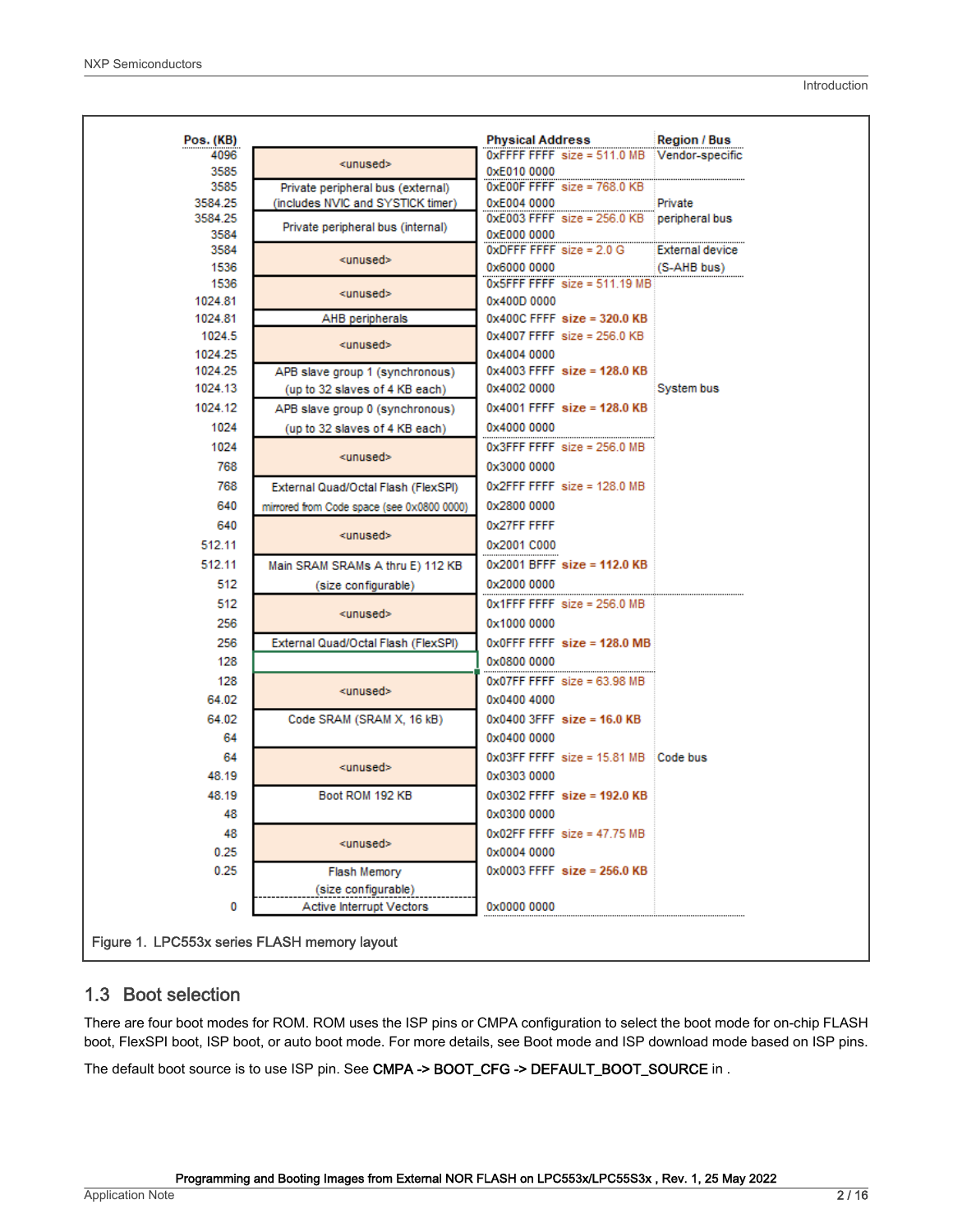|  |  | Table 1. Default boot source in CMPA configuration |
|--|--|----------------------------------------------------|
|  |  |                                                    |

| CMPA->BOOT_CFG->DEFAULT_BOOT_SOURCE | <b>Description</b>                        |
|-------------------------------------|-------------------------------------------|
| 0                                   | ISP pin source (default)                  |
|                                     | <b>FlexSPI FLASH</b>                      |
| 2                                   | Serial ISP boot                           |
| 3                                   | Internal FLASH                            |
| 4                                   | Auto boot similar to ISP auto boot option |

When CMPA->BOOT\_CFG->DEFAULT\_BOOT\_SOURCE = 0 (default), ISP pin determines the boot option, as shown in .

Table 2. Boot mode and ISP download mode based on ISP pin

| Boot mode           | <b>ISP1 (PIO0_7)</b> | <b>ISP0 (PIO0_5)</b> | <b>Description</b>                                                                             |
|---------------------|----------------------|----------------------|------------------------------------------------------------------------------------------------|
| Internal FLASH boot | LOW                  | LOW                  | To boot from internal FLASH.                                                                   |
| ISP boot            | LOW                  | <b>HIGH</b>          | To download images from UART/SPI/I2C/USB, and<br>so on.                                        |
| FLEXSPI boot        | <b>HIGH</b>          | LOW                  | To boot from external NOR FLASH.                                                               |
| Auto boot           | HIGH                 | <b>HIGH</b>          | To boot in priority: Internal boot -> External NOR FLASH<br>boot -> Recovery boot -> ISP mode. |

The 3' bits in CMPA determine the ISP download mode interface. By default, ISP\_MODE0-2 is 3'b0, which is auto ISP mode. In most cases, there is no need to modify  $\texttt{ISP\_MODE}$  bit in CMPA.

| <b>ISP boot mode</b>      | ISP_MODE_2   | ISP_MODE_1 | ISP_MODE_0 | <b>Description</b>                                                                                                                                    |
|---------------------------|--------------|------------|------------|-------------------------------------------------------------------------------------------------------------------------------------------------------|
| Auto ISP                  | 0            | 0          | 0          | LPC553x/LPC55S3x probes the active<br>peripheral from UARTO, I2C1, HS SPI, USB0-<br>FS, OF CAN.<br>To download images from the<br>probed peripherals. |
| USB HID ISP               | $\mathbf{0}$ | 0          |            | To download images of the USB0 port.                                                                                                                  |
| <b>UART ISP</b>           | $\Omega$     |            | 0          | To download images.                                                                                                                                   |
| SPI slave ISP<br>(HS-SPI) | $\Omega$     |            |            | To download images.                                                                                                                                   |
| I2C slave ISP             |              | 0          | 0          | To download images.                                                                                                                                   |
| CAN slave ISP1            |              | 0          |            | To download images                                                                                                                                    |
| Disable ISP               |              |            |            | To disable ISP mode.                                                                                                                                  |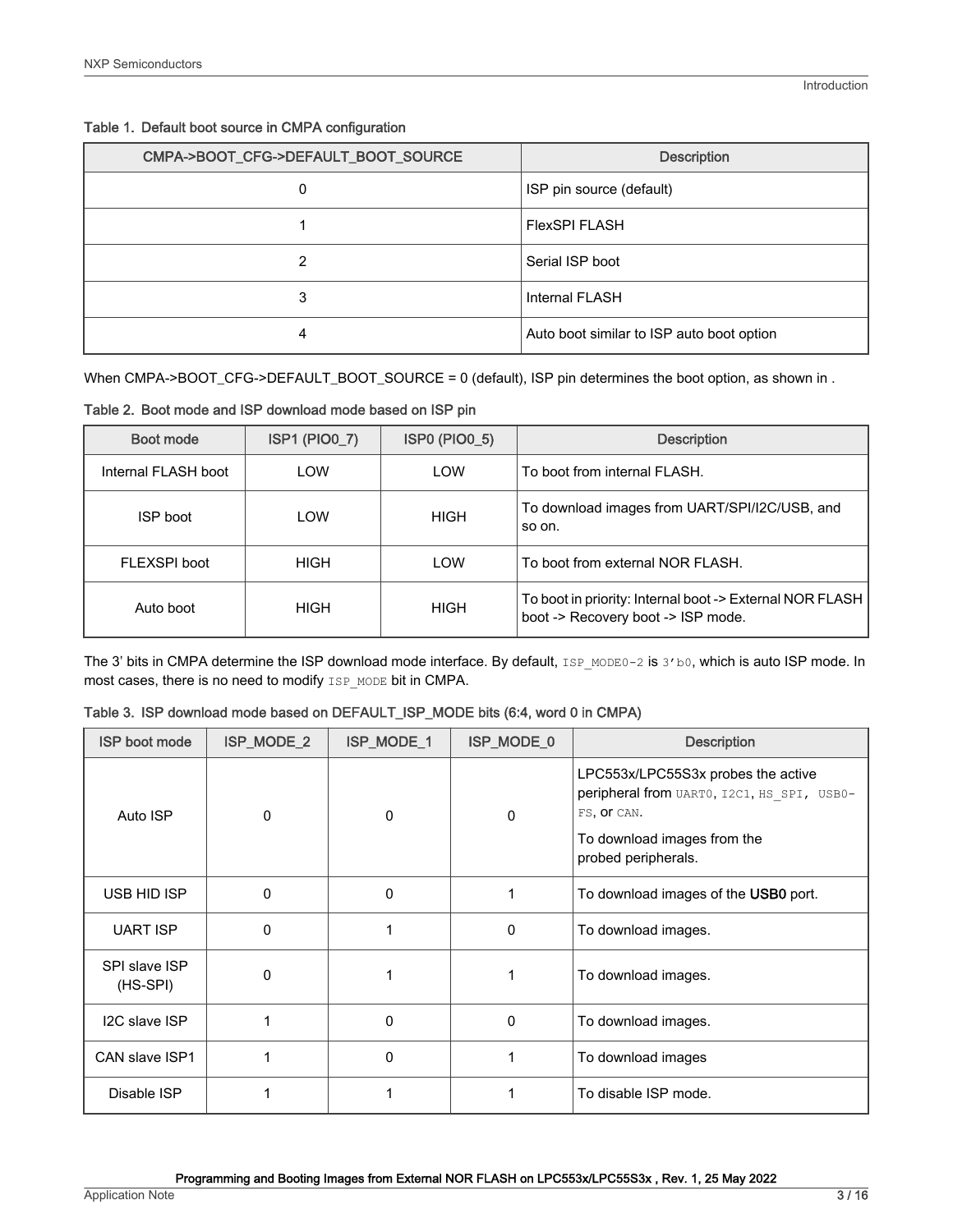<span id="page-3-0"></span>For descriptions of pins used by each ISP interface, see LPC553x UM.

#### 1.4 Boot image offset

The bootloader looks for the boot image from a specified offset on a boot media. For details, see Table 4.

#### Table 4. Boot image offset

| Boot media                  | Application image offset |
|-----------------------------|--------------------------|
| Internal FLASH boot         | 0x0                      |
| FlexSPI NOR FLASH boot      | 0x1000                   |
| SPI 1-bit NOR recovery Boot | 0x0                      |

NOTE

Set CPU clock to the boot speed specified in CMPA field. Images boot directly from internal FLASH or external NOR FLASH. If the image is boot from FlexSPI NOR FLASH, the application does not change FlexSPI clock. Otherwise, FlexSPI stops working and the application hangs.

#### 1.5 Boot image header

Once the boot mode is determined (selected as FlexSPI boot) and the boot image is available on NOR FLASH, the ROM bootloader tries to boot image from NOR FLASH. The beginning of the image is compatible with Arm Cortex standard vector table format but it uses the reserved (0 value) slot for special ROM definitions.

For internal FLASH, the base space address is 0x0000 0000. For FlexSPI, the base space address is 0x0800 0000.

#### Table 5. Image header layout

| <b>Offset</b> | Size in byte   | Symbol                 | <b>Description</b>                                                                                                                                                                               |
|---------------|----------------|------------------------|--------------------------------------------------------------------------------------------------------------------------------------------------------------------------------------------------|
| 0x00          | 4              | Initial SP             | Stack pointer.                                                                                                                                                                                   |
| $0 \times 04$ | 4              | Initial PC             | The first execution instruction.                                                                                                                                                                 |
| 0x08          | 24             | Vector table           | Cortex-M33 Vector table entries.                                                                                                                                                                 |
| 0x20          | 4              | Image length           | The image length.                                                                                                                                                                                |
| 0x24          | $\overline{4}$ | Image type             | Image type:<br>$\cdot$ 0x0000 - Plain image<br>$\cdot$ 0x0002 - Plain Image with CRC<br>$\cdot$ 0x0004 – XIP plain signed<br>$\cdot$ 0x0005 - XIP plain with CRC<br>• $0 \times 0006$ - SB3 file |
| 0x28          | 4              | offsetToExtendedHeader | Authenticate block offset or CRC32 checksum.                                                                                                                                                     |
| 0x2C          | 8              | Vector table           |                                                                                                                                                                                                  |
| 0x34          | 4              | imageExecutionAddress  | Image load address                                                                                                                                                                               |

Table continues on the next page...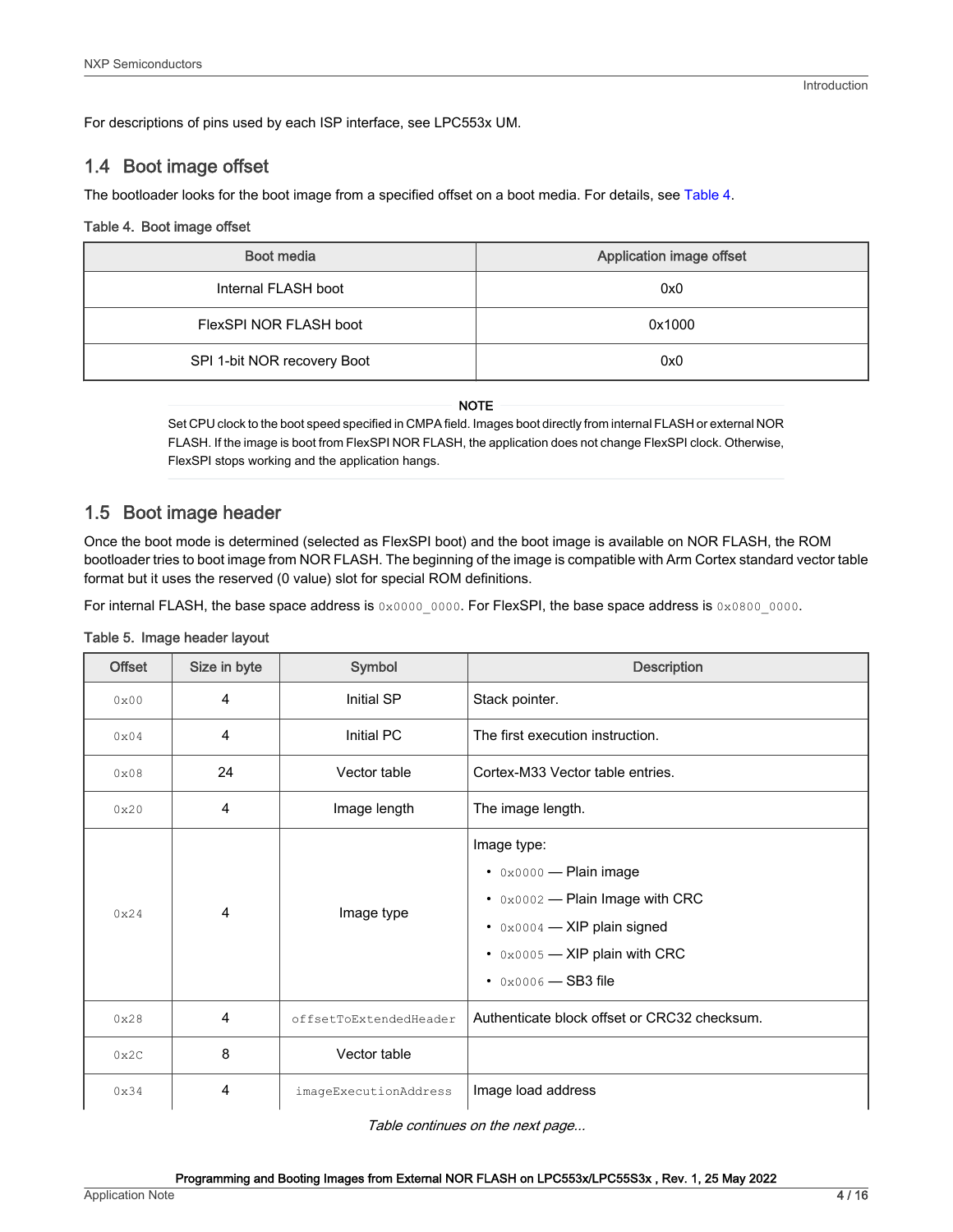#### <span id="page-4-0"></span>Table 5. Image header layout (continued)

| Offset | Size in byte | Symbol       | <b>Description</b> |
|--------|--------------|--------------|--------------------|
| 0x38   |              | Vector table |                    |

This application note focuses on the easiest one: plain image. In this mode, the image type is **0x0000** and image length is 0.

# 2 Programming NOR FLASH via blhost (Non-Secure)

ROM supports access to different Quad/NOR SPI FLASH devices from various vendors via the FlexSPI interface. By employing the FLASH Configuration Block (FCB) located at offset  $0 \times 400$  on the FLASH device, ROM uses 1-bit, 2-bit (dual), 4-bit (quad), or 8-bit (octal or HyperBus) mode.

To use an external memory device correctly, enable the device with the corresponding configuration profile. If the external memory device is not enabled, then it cannot be accessed with the ROM ISP command. The boot ROM enables specific external memory devices using a pre-assigned memory identifier (FCB), supported external memory devices.

FCB located at offset 0x400 on the FLASH device. It is a 512 bytes pre-assigned memory identifier by ROM and describes every detail of external NOR FLASH. The Boot ROM utilizes FCB to get all the information on NOR FLASH and configure NOR FLASH via FlexSPI. For FCB details, see Chapter 13.3.1.1.2 FlexSPI NOR FLASH boot in the LPC553x and LPC55S3x Reference Manual document.

### 2.1 Connecting to NOR FLASH

This section describes how to use the **blhost** tool to program the image into external NOR FLASH for booting. The **blhost** tool uses UART, SPI, I2C, and USB HID to communicate with the ROM code via ROM ISP mode.

| <b>FlexSPI</b> pin | <b>GPIO</b> |
|--------------------|-------------|
| FLEXSPI_SSEL0      | PIO0_21     |
| FLEXSPI_SSEL1      | PIO0_22     |
| FLEXSPI_CLK        | PIO0_19     |
| FLEXSPI_D0         | PIO0_6      |
| FLEXSPI_D1         | PIO0_4      |
| FLEXSPI_D2         | PIO0_3      |
| FLEXSPI_D3         | PIO0_2      |
| FLEXSPI_D4         | PIO1_16     |
| FLEXSPI_D5         | PIO1_15     |
| FLEXSPI_D6         | PIO1_27     |
| FLEXSPI_D7         | PIO1_29     |
| FLEXSPI_DQS        | PIO0_25     |

#### Table 6. FlexSPI pin assignments for NOR FLASH connection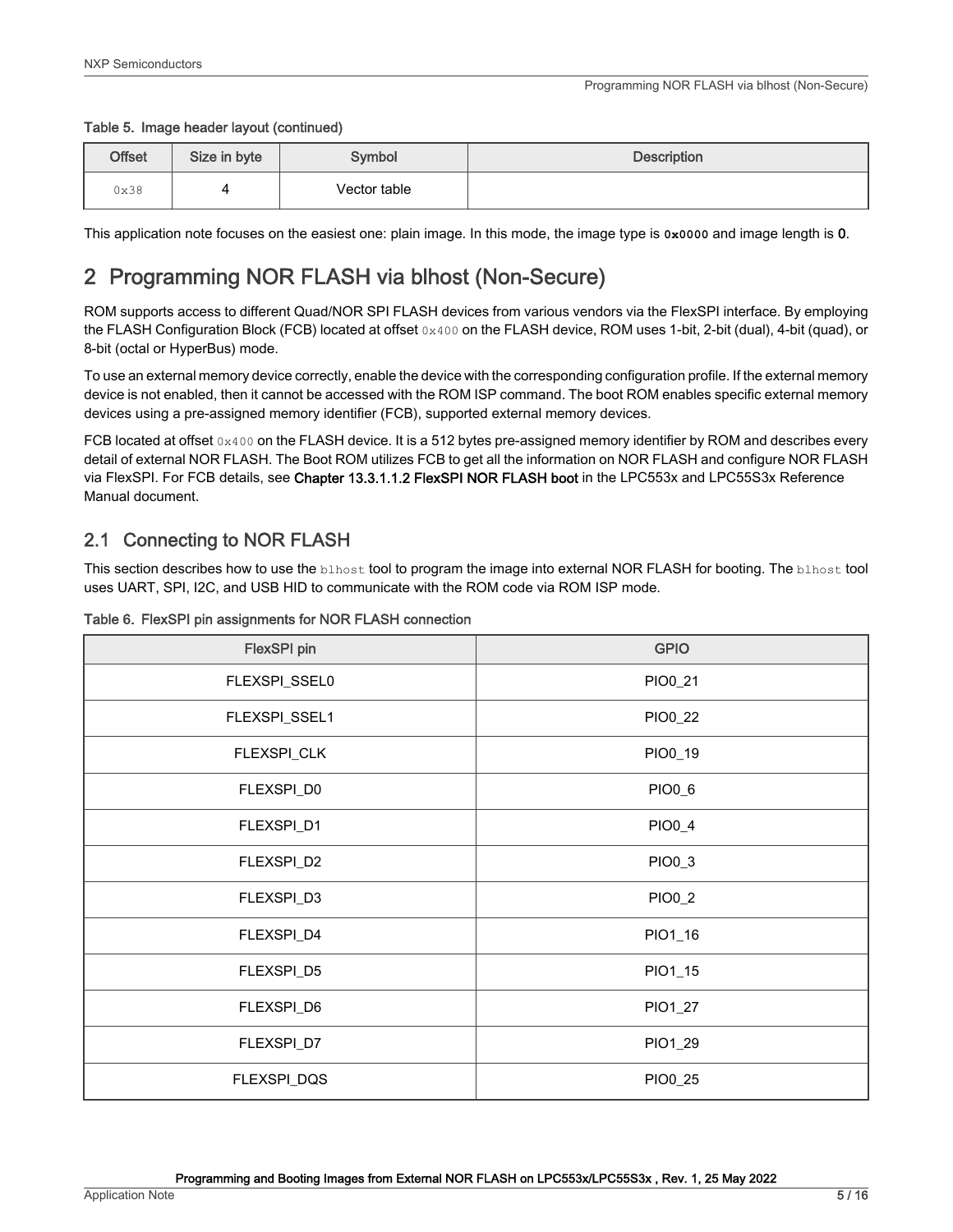<span id="page-5-0"></span>

# 2.2 Configuring FlexSPI NOR FLASH

The structure of FLEXSPI NOR FLASH configuration parameters is complex but there is a simple way to use it. To encode FCB, NXP defines two uint32 t variables, option0 and option1. In most cases, configure only option0 and leave option1 as 0x0000\_0000.

For more information, see Chapter 11.3.1.2.9.2 FLEXSPI NOR FLASH configuration parameters in LPC553x UM.

Table 7 lists some most used options.

#### Table 7. Option code

| Option0 code       | <b>Description</b>                                    |
|--------------------|-------------------------------------------------------|
| 0xc0000001         | QuadSPI NOR - Quad SDR Read                           |
| 0xc0233002         | HyperFLASH 1V8 (50 MHz)                               |
| 0xc0333002         | HyperFLASH 3V0 (50 MHz)                               |
| 0xc0433005         | MXIC OPI DDR (OPI DDR enabled by default) (50 MHz)    |
| 0xc0600002         | Micron NOR DDR (50 MHz)                               |
| 0xc0603002         | Micron OPI DDR (50 MHz)                               |
| 0xc0633002         | Micron OPI DDR (DDR read enabled by default) (50 MHz) |
| $0 \times 0803002$ | Adesto OPI DDR (50 MHz)                               |

# 2.3 Programming NOR FLASH via blhost

LPCXpresso55S36 uses MX25UM513 to connect to FlexSPI interface.

- 1. Store the configuration parameters in RAM. These parameters are used to configure the FLEXSPI in the next step. As shown in Figure 4, the configuration parameter for FLEXSPI is 0xC0403001.
- 2. Select the configuration parameters according to the FLASH type.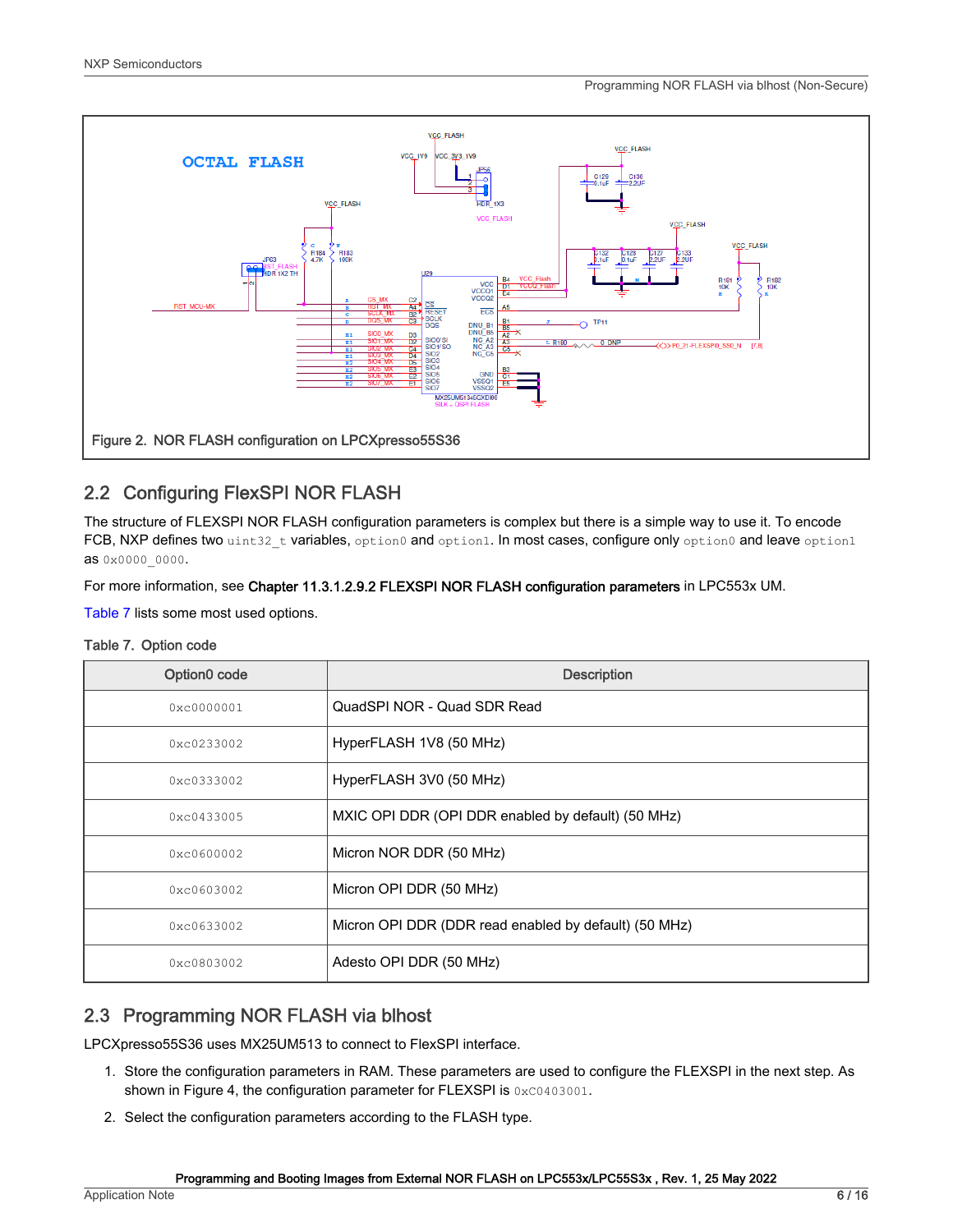#### 2.3.1 Entering ISP mode

- 1. To set boot mode to ISP boot, set ISP0 to HIGH and ISP1 to LOW.
- 2. Connect the FLEXSPI signals with correct pin in the board.
- 3. Power off the board.
- 4. Power on the board. Use a USB cable (connect to J3) to connect ISP USB interface to PC.

#### 2.3.2 Testing ISP connectivity

Test whether the MCU enters ISP mode and whether the hardware connection is OK. To ping with ROM, use the get-property 1 command.

```
./blhost.exe -u 0x1Fc9.0x0025 get-property 1
3./DINOST.exe -u OXIFC9,0X0023 get-prope<br>Inject command 'get-property'<br>Response status = 0 (0x0) Success.<br>Response word 1 = 1258488064 (0x4b030100)
Current Version = K3.1.0
```
Figure 3. Ping ISP connectivity

#### 2.3.3 Generating FLASH configuration block

Generate FLASH configuration block with option0 code and store the configuration block in RAM.

\$ ./blhost.exe -u 0x1Fc9,0x0025 fill-memory 0x2000F000 4 0xC0000001<br>Inject command 'fill-memory' Successful generic response to command 'fill-memory' Response status =  $0$  (0x0) Success. ./blhost.exe -u 0x1Fc9,0x0025 configure-memory 0x9 0x2000F000 Inject command 'configure-memory Inject Command - Conriguie-memory<br>Successful generic response to command 'configure-memory' Response status =  $0$  (0x0) Success.

Figure 4. Generating FLASH config block(FCB) and configure the FLASH

#### 2.3.4 Erasing/Programming NOR FLASH with blhost

Now, the external NOR FLASH is successfully configured and you can erase/program it.

./blhost.exe -u 0x1Fc9,0x0025 flash-erase-region 0x08000000 0x20000 Inject command 'flash-erase-region' Successful generic response to command 'flash-erase-region' Response status =  $0$  (0x0) Success.

Figure 5. Erasing NOR FLASH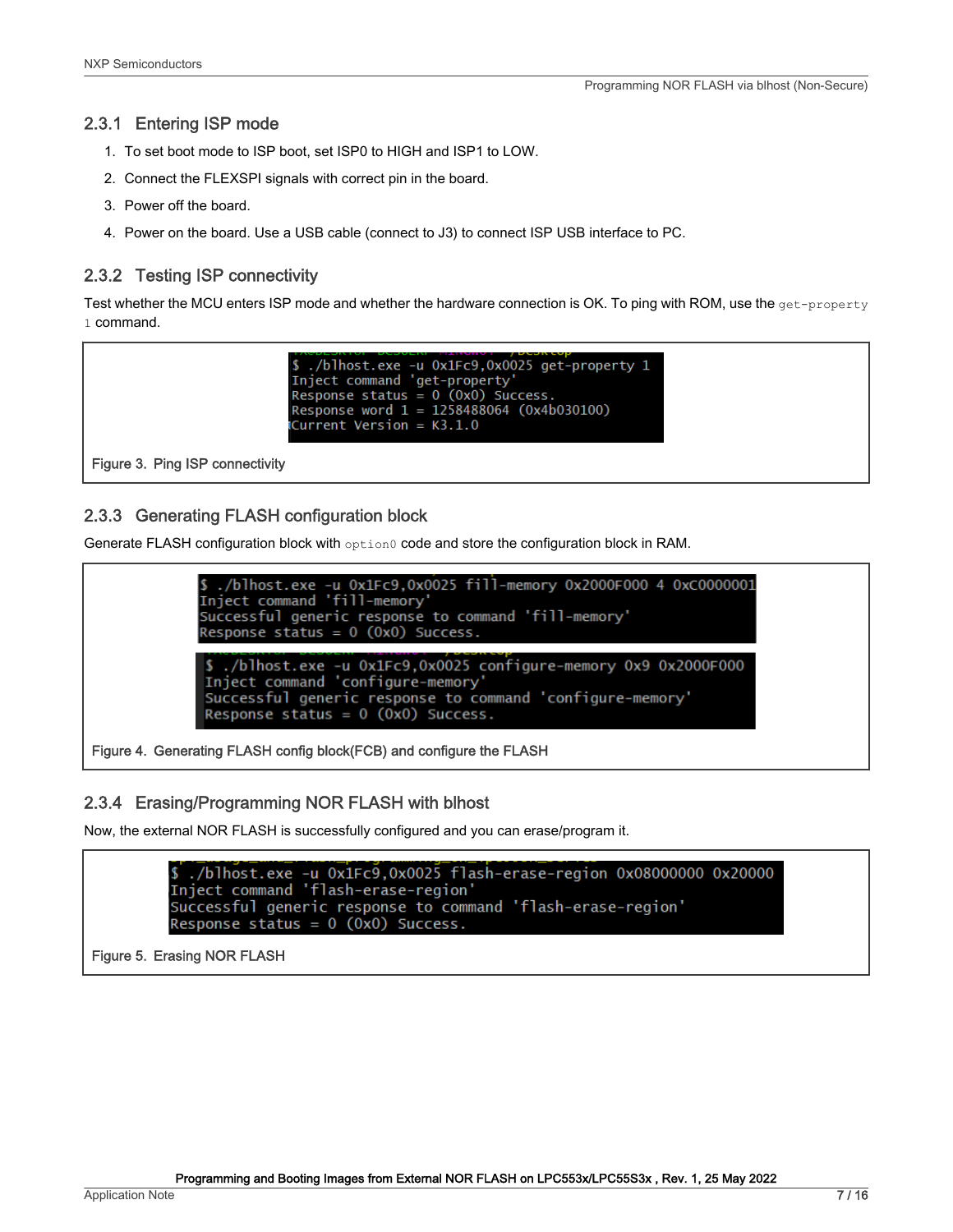| Successful response to command 'read-memory'         |                                        |                  |            |          |  |
|------------------------------------------------------|----------------------------------------|------------------|------------|----------|--|
| ff ff ff ff ff ff ff ff ff ff ff ff ff               |                                        |                  |            | ff ff    |  |
|                                                      | ff ff ff ff ff ff ff ff ff ff ff ff ff |                  |            |          |  |
|                                                      |                                        |                  |            |          |  |
|                                                      | ff ff ff ff ff                         | ff<br>ff         | ff<br>-ff  |          |  |
|                                                      | ff<br>ff                               |                  |            |          |  |
|                                                      | ff ff ff ff ff ff ff ff ff ff ff       |                  |            |          |  |
|                                                      |                                        | ff               | ff.        |          |  |
| $++$                                                 | -FF<br>-FF.<br>ff                      | ff<br>ff.<br>-FF | -FF<br>-FF |          |  |
|                                                      |                                        |                  |            |          |  |
|                                                      | -66                                    |                  |            |          |  |
|                                                      |                                        |                  |            |          |  |
|                                                      |                                        |                  |            |          |  |
|                                                      |                                        |                  |            |          |  |
|                                                      |                                        |                  |            |          |  |
|                                                      |                                        |                  |            |          |  |
|                                                      | ff ff ff ff                            | ff ff ff ff      | ff.        | ff ff ff |  |
| $(1/1)100\%$ Completed!                              |                                        |                  |            |          |  |
| Successful generic response to command 'read-memory' |                                        |                  |            |          |  |
| Response status = $0$ (0x0) Success.                 |                                        |                  |            |          |  |
| Response word $1 = 256$ (0x100)                      |                                        |                  |            |          |  |
| Read 256 of 256 bytes.                               |                                        |                  |            |          |  |

Figure 6. Reading NOR FLASH



Figure 7. Programming NOR FLASH

#### 2.3.5 Storing FCB parameter on NOR FLASH

Generate and program the FLEXSPI NOR FCB in FLASH for FLEXSPI boot. It needs an FCB at offset 0x08000400. This FCB is used to configure the FLEXSPI interface when booting the image from external NOR FLASH via the FLEXSPI interface. The ROM needs FCB every time when it tries to boot image from FLEXSPI FLASH. The FCB is generated from the previous FLEXSPI configuration parameter (0xc0000002). Store the generating FCB and programming parameters in RAM. These parameters are used in the next step to generate and program the FCB into FLASH at 0x08000400.

**NOTE** 

Boot ROM supports programming the generated FCB to the start of the NOR FLASH memory (0x08000400) with a specific option 0xF000000F.

Solution Construct Provide Construction<br>S./blhost.exe -u 0x1Fc9,0x0025 fill-memory 0x2000F000 4 0xF000000F<br>Inject command 'fill-memory' Successful generic response to command 'fill-memory' Response status =  $0$  (0x0) Success.

Figure 8. Storing the configuration FCB parameter in RAM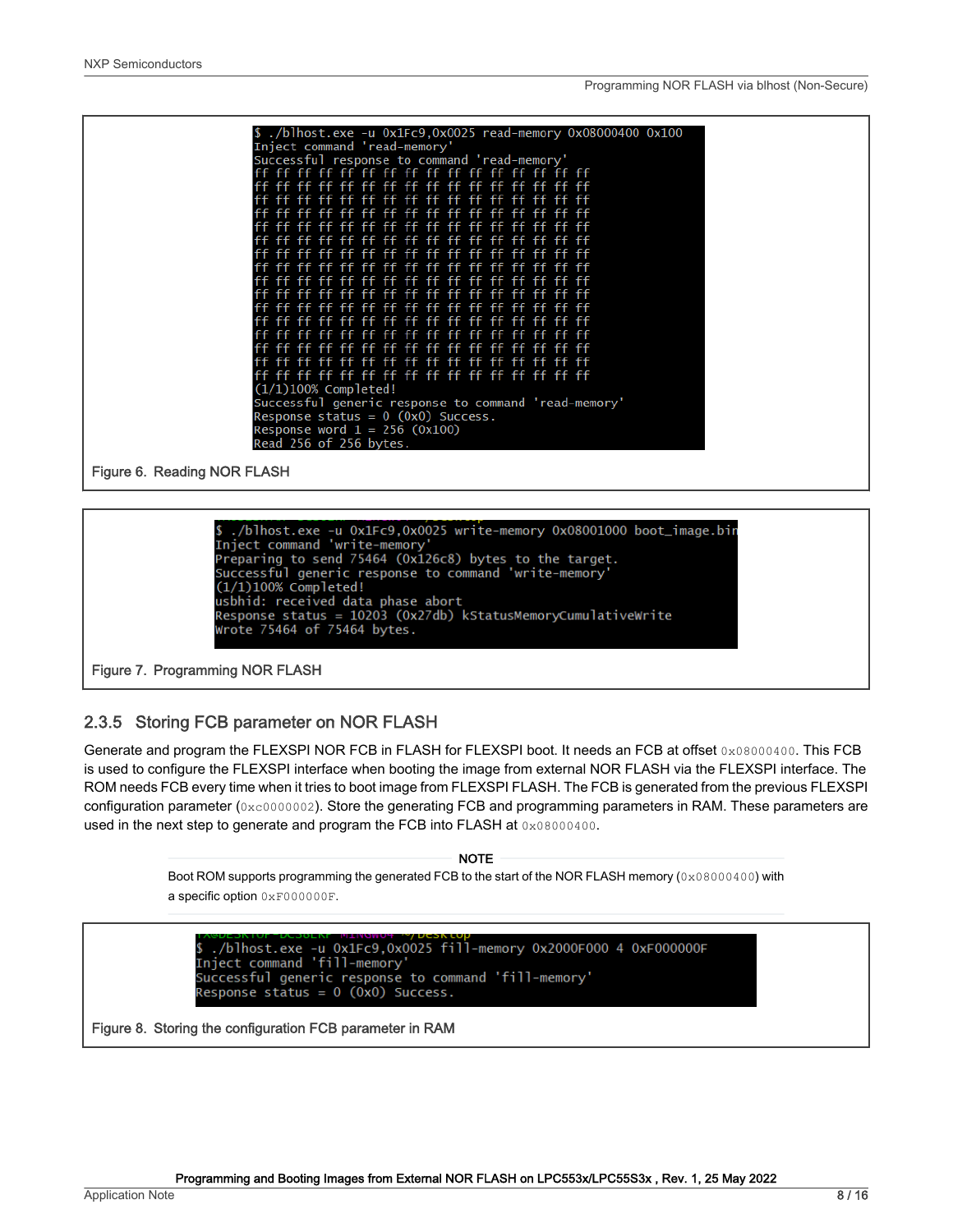Figure

<span id="page-8-0"></span>

| \$ ./blhost.exe -u 0x1Fc9.0x0025 configure-memory 0x9 0x2000F000 |
|------------------------------------------------------------------|
| Inject command 'configure-memory'                                |
| Successful generic response to command 'configure-memory'        |
| Response status = $0$ (0x0) Success.                             |

#### Figure 9. FCB generates and programs in FLASH at offset 0x08000400

To check whether FCB is written, read back data at 0x08000400.

|                                      |                                                    |  |  |  |  |  |  | $\frac{1}{2}$ ./blhost.exe -u 0x1Fc9,0x0025 read-memory 0x08000400 0x200 |  |  |
|--------------------------------------|----------------------------------------------------|--|--|--|--|--|--|--------------------------------------------------------------------------|--|--|
|                                      | Inject command 'read-memory'                       |  |  |  |  |  |  |                                                                          |  |  |
|                                      | Successful response to command 'read-memory'       |  |  |  |  |  |  |                                                                          |  |  |
|                                      | 46 43 46 42 00 04 01 56 00 00 00 00 03 03 03 00    |  |  |  |  |  |  |                                                                          |  |  |
|                                      | 00 00 01 00 00 00 00 00 00 00 00 00 01 00 02 00    |  |  |  |  |  |  |                                                                          |  |  |
|                                      | 01 07 00 00 01 0a 00 00 00 00 00 00 00 00 00 00 00 |  |  |  |  |  |  |                                                                          |  |  |
|                                      |                                                    |  |  |  |  |  |  |                                                                          |  |  |
|                                      | 10 00 00 00 01 08 01 00 00 00 00 00 00 00 00 00    |  |  |  |  |  |  |                                                                          |  |  |
|                                      |                                                    |  |  |  |  |  |  |                                                                          |  |  |
|                                      |                                                    |  |  |  |  |  |  |                                                                          |  |  |
|                                      |                                                    |  |  |  |  |  |  |                                                                          |  |  |
|                                      | ec 07 13 07 20 0b 04 33 04 27 00 00 00 00 00 00 00 |  |  |  |  |  |  |                                                                          |  |  |
|                                      |                                                    |  |  |  |  |  |  |                                                                          |  |  |
|                                      |                                                    |  |  |  |  |  |  |                                                                          |  |  |
| 10. Reading FCB back via blhost tool |                                                    |  |  |  |  |  |  |                                                                          |  |  |

As shown in Figure 10, 46 43 46 42 is the ASCII string of FCFB. It marks the beginning of the FCB block.

# 3 Booting from external NOR FLASH (Non-Secure)

This section demonstrates how to boot image from external NOR FLASH. For details, see Non-Secure Boot ROM in LPC553X UM.

There are several images type the Boot ROM support, including plain image, plain image with CRC, XIP plain signed, and XIP plain with CRC. This section only deals with the easiest one: plain image.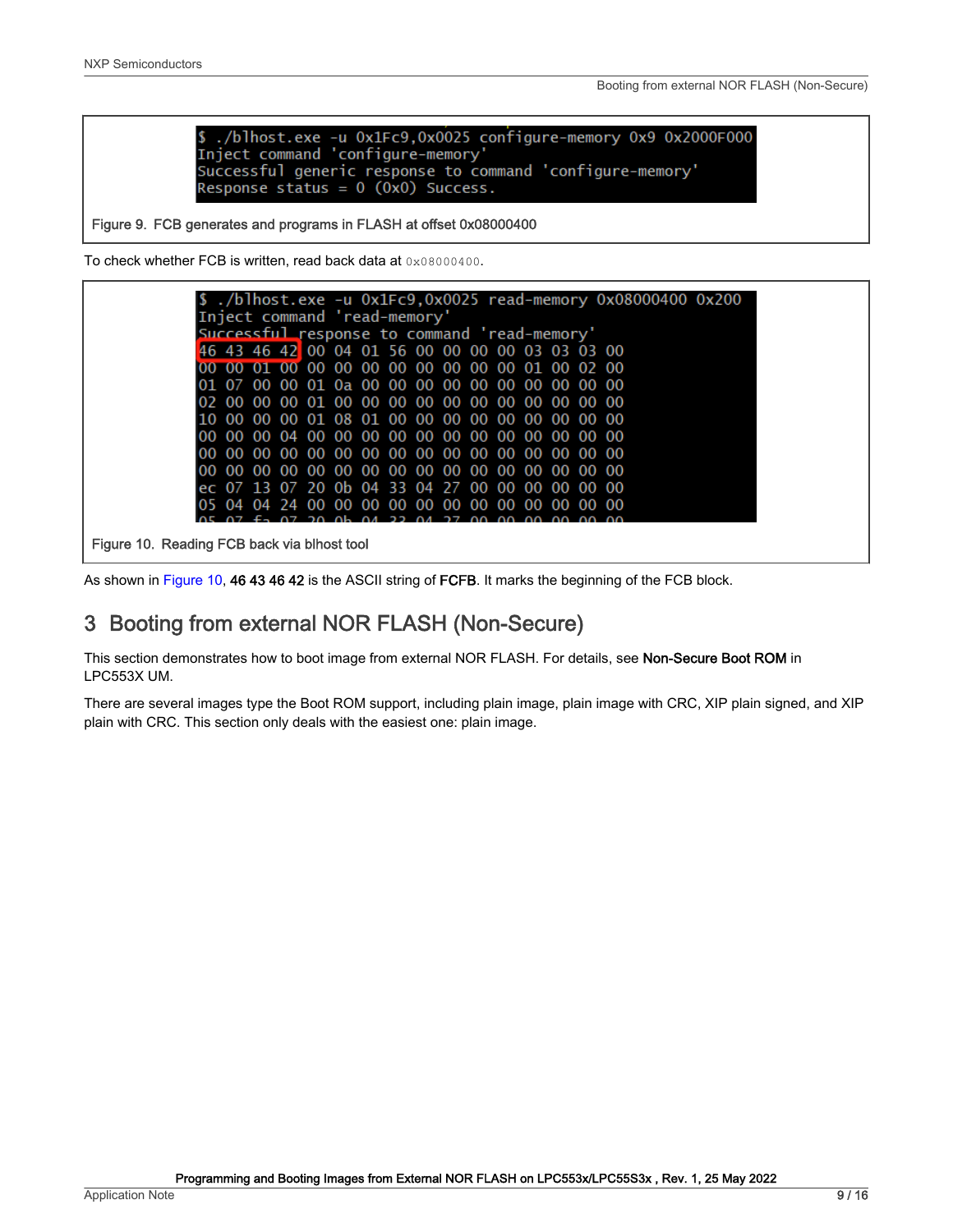

# <span id="page-9-0"></span>3.1 FlexSPI NOR FLASH Boot image layout (single image)

The FlexSPI boot image address must be at  $0 \times 0800-1000$  (XIP, loading, and executing address are same). Write a valid FCB block in 0x0800\_0400. The Boot ROM fetches FCB via 1-bit SPI mode, configures the NOR FLASH with FCB information, and tries to boot NOR FLASH image.

#### 3.2 FlexSPI Boot hands on example

#### 3.2.1 Preparing FlexSPI boot image

Take led blinky demo in SDK as example and the project location is:

\SDK 2 10 0 LPCXpresso55S36\boards\lpcxpresso55s36\demo apps\led blinky

1. Change the image start address in the link file. The start address must be  $0 \times 0800 \_1000$ .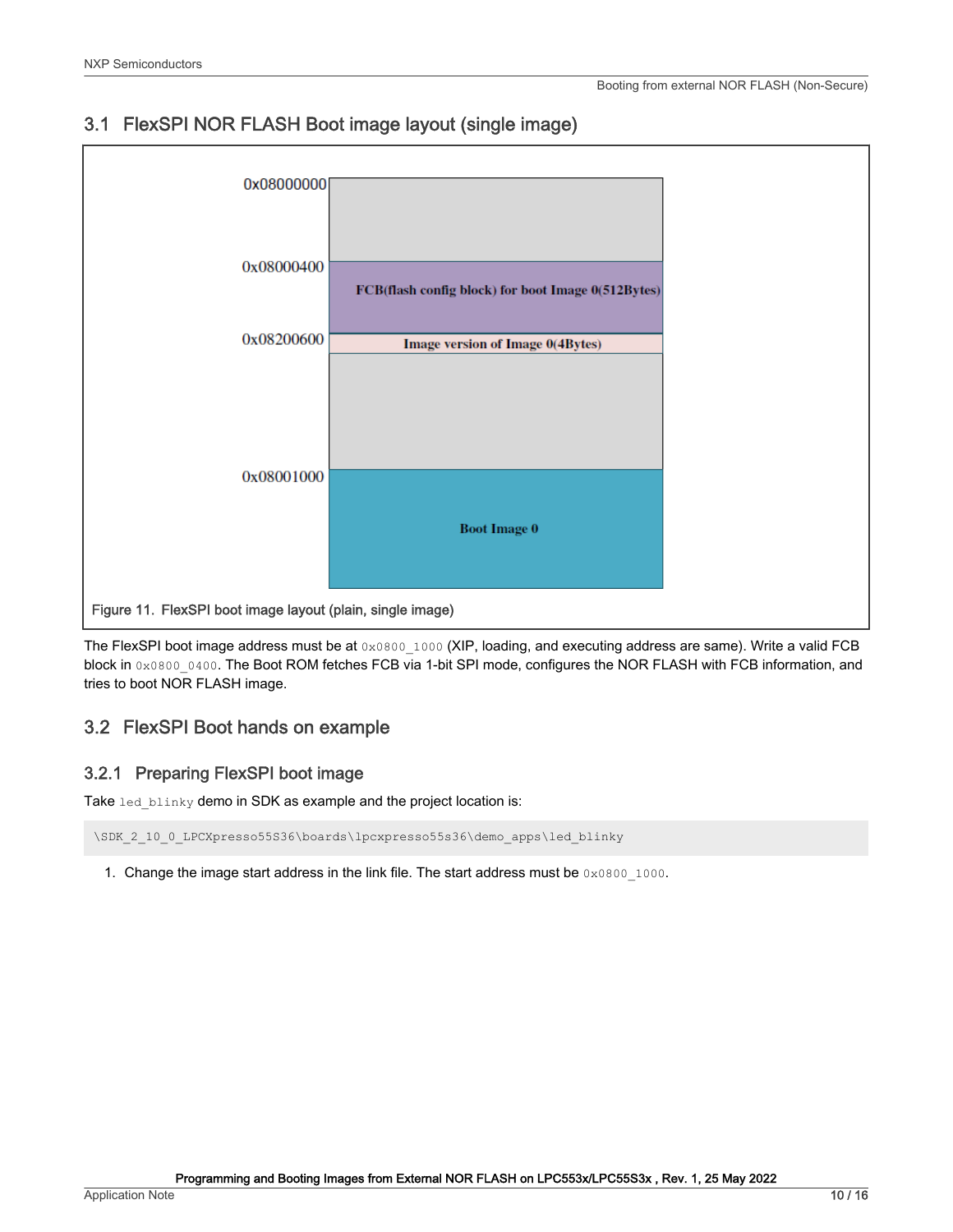

2. Comment the line of BOARD\_BootClockFROHF96M because ROM is using PLL as FlexSPI clock source. When running from external memory, it is not possible to change PLL settings or clock settings. When changing FlexSPI clock settings, the device must run from internal memory (Flash or SRAM).



3. To compile and generate bin file, add the post build command in user option to generate binary file. Compile the project and the led\_blinky.bin is generated in /mdk/debug folder.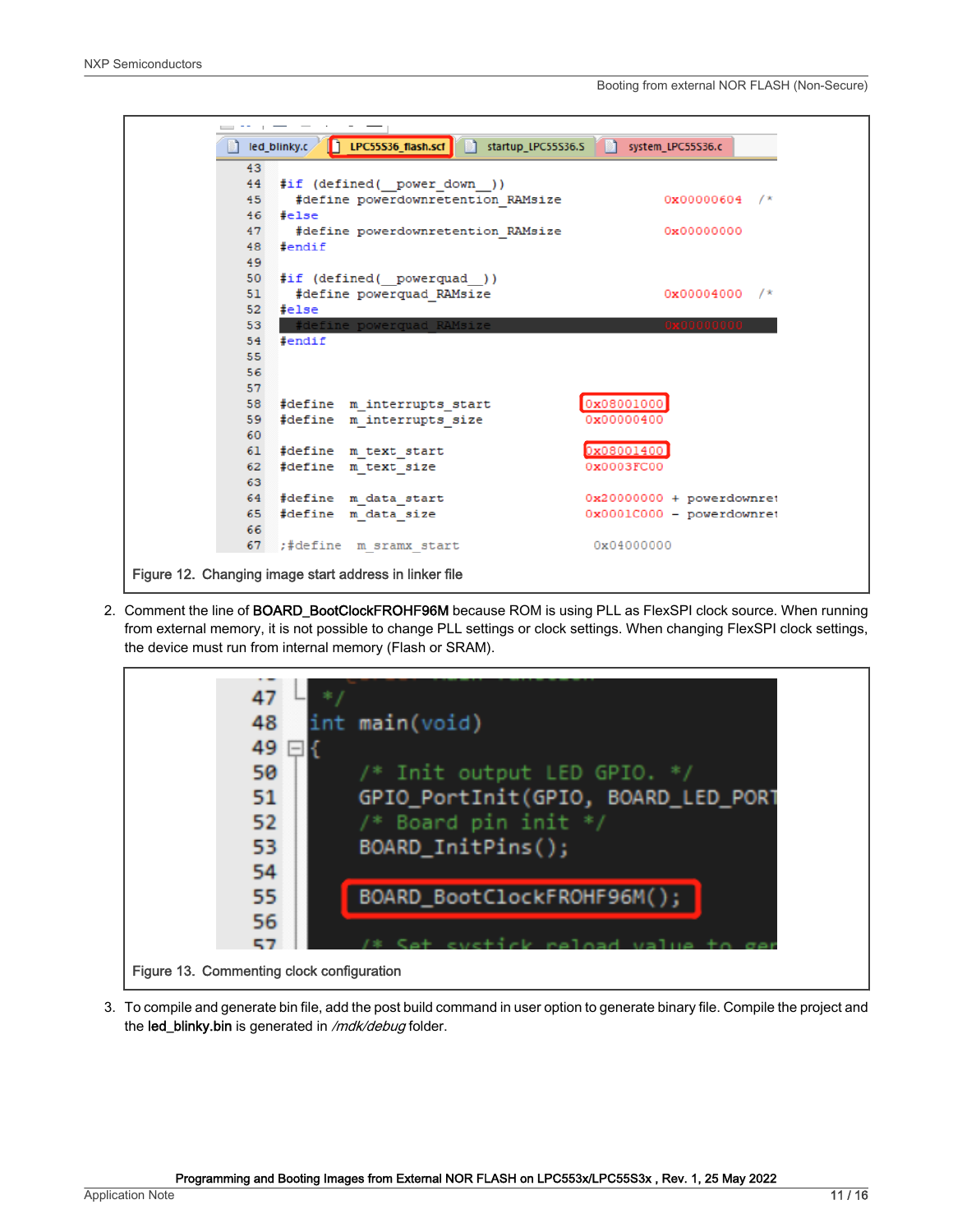|                                                                           | Device   Target   Output   Listing User   C/C++ (AC6)   Asm   Linker   Debug   Utilities |                              |      |
|---------------------------------------------------------------------------|------------------------------------------------------------------------------------------|------------------------------|------|
| <b>Command Items</b>                                                      | <b>User Command</b>                                                                      | Stop on Exi S<br>$\cdots$    |      |
| Before Compile C/C++ File                                                 |                                                                                          |                              |      |
| $\n  Run #1\n$                                                            |                                                                                          | <b>Not Specified</b><br>ابجم |      |
| $\Box$ Run #2                                                             |                                                                                          | <b>Not Specified</b><br>r31  |      |
| Before Build/Rebuild<br>e                                                 |                                                                                          |                              |      |
| $\Box$ Run #1                                                             |                                                                                          | 穹<br><b>Not Specified</b>    |      |
| $\Box$ Run #2                                                             |                                                                                          | <b>Not Specified</b><br>r31  |      |
| After Build/Rebuild<br>e-                                                 |                                                                                          |                              |      |
| $\overline{V}$ Run #1                                                     | fromelf --bin -o "\$L@L.bin" "#L"                                                        | <b>Not Specified</b>         |      |
| $\n  Run #2\n$                                                            |                                                                                          | <b>Not Specified</b><br>序引   |      |
| Run 'After-Build' Conditionally<br>V Beep When Complete I Start Debugging |                                                                                          |                              |      |
|                                                                           | Defaults<br>Cancel<br>0K                                                                 |                              | Help |

#### 3.2.2 Downloading FlexSPI image to NOR FLASH

To write FCB in 0x0800\_0400, follow [Programming NOR FLASH via blhost](#page-5-0). To download led\_blinky.bin at 0x0800\_1000, use the write-memory command.

[Figure 15](#page-12-0) shows all required blhost commands.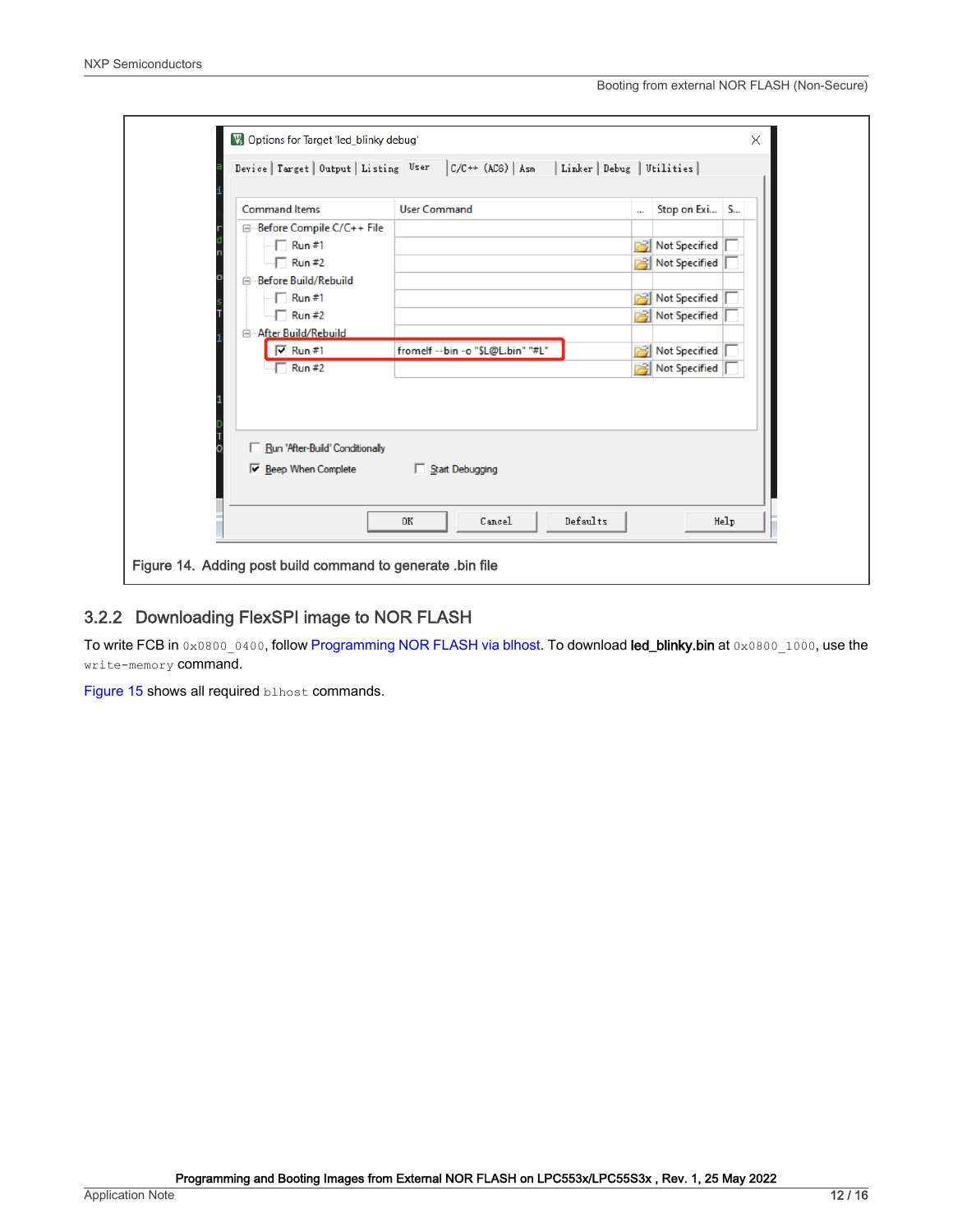<span id="page-12-0"></span>C:\Users\YX\Desktop>blhost.exe -u 0x1Fc9,0x0025 fill-memory 0x2000F000 4 0xC0000001 Inject command 'fill-memory Successful generic results to command 'fill-memory'<br>Successful generic response to command 'fill-memory'<br>Response status = 0 (0x0) Success. C:\Users\YX\Desktop>blhost.exe -u 0x1Fc9,0x0025 configure-memory 0x9 0x2000F000 Inject command 'configure-memory'<br>Successful generic response to command 'configure-memory'<br>Response status = 0 (0x0) Success. C:\Users\YX\Desktop>blhost.exe -u 0x1Fc9,0x0025 flash-erase-region 0x08000000 0x20000 Enject command 'flash-erase-region'<br>Inject command 'flash-erase-region'<br>Successful generic response to command 'flash-erase-region'<br>Response status = 0 (0x0) Success. C:\Users\YX\Desktop>blhost.exe -u 0x1Fc9,0x0025 fill-memory 0x2000F000 4 0xF000000F Inject command 'fill-memory'<br>Successful generic response to command 'fill-memory'<br>Response status = 0 (0x0) Success. ::\Users\YX\Desktop>blhost.exe -u 0x1Fc9,0x0025 configure-memory 0x9 0x2000F000 Inject command 'configure-memory Successful generic response to command 'configure-memory' Response status =  $0$  (0x0) Success. C:\Users\YX\Desktop>blhost.exe -u 0x1Fc9,0x0025 write-memory 0x08001000 led\_blinky.bin<br>Inject command 'write-memory'<br>Preparing to send 6284 (0x188c) bytes to the target. Successful generic response to command 'write-memory<br>(1/1)100% Completed! Successful generic response to command 'write-memory'<br>Response status = 0 (0x0) Success.<br>Wrote 6284 of 6284 bytes.

Figure 15. Programming FCB and download image

#### 3.2.3 Executing NOR FLASH image

Set the ISP boot pin settings to external NOR FLASH boot and press the Reset pin on the board. The onboard LED is blinking, which means image executes successfully.

# 4 Revision history

| Rev. | Date             | <b>Description</b>                     |
|------|------------------|----------------------------------------|
| 0    | 10 February 2022 | Initial release                        |
|      | 25 May 2022      | Replaced LPC553x with LPC553x/LPC55S3x |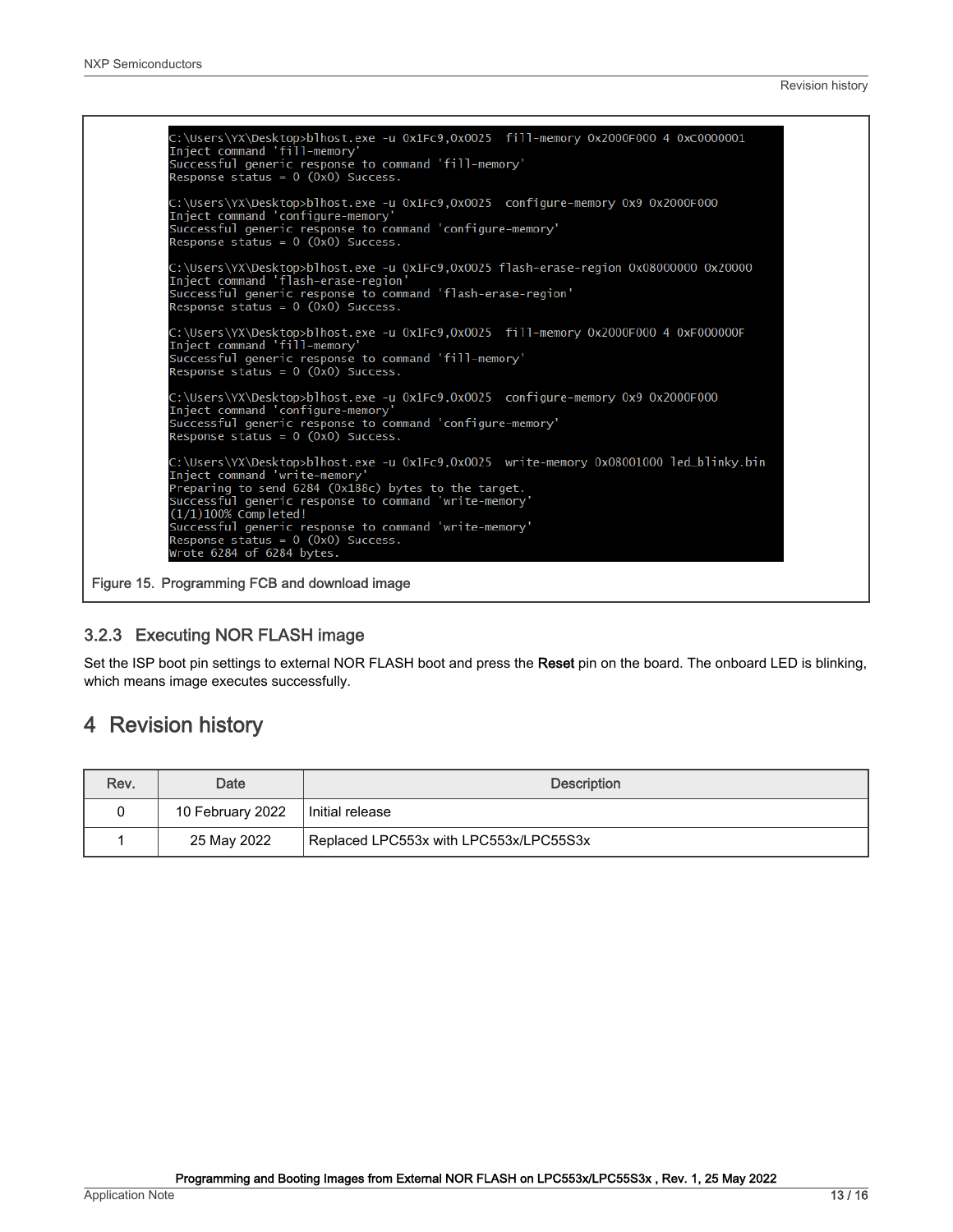# <span id="page-13-0"></span>Legal information

#### **Definitions**

Draft - A draft status on a document indicates that the content is still under internal review and subject to formal approval, which may result in modifications or additions. NXP Semiconductors does not give any representations or warranties as to the accuracy or completeness of information included in a draft version of a document and shall have no liability for the consequences of use of such information.

#### **Disclaimers**

Limited warranty and liability - Information in this document is believed to be accurate and reliable. However, NXP Semiconductors does not give any representations or warranties, expressed or implied, as to the accuracy or completeness of such information and shall have no liability for the consequences of use of such information. NXP Semiconductors takes no responsibility for the content in this document if provided by an information source outside of NXP Semiconductors.

In no event shall NXP Semiconductors be liable for any indirect, incidental, punitive, special or consequential damages (including - without limitation lost profits, lost savings, business interruption, costs related to the removal or replacement of any products or rework charges) whether or not such damages are based on tort (including negligence), warranty, breach of contract or any other legal theory.

Notwithstanding any damages that customer might incur for any reason whatsoever, NXP Semiconductors' aggregate and cumulative liability towards customer for the products described herein shall be limited in accordance with the Terms and conditions of commercial sale of NXP Semiconductors.

Right to make changes — NXP Semiconductors reserves the right to make changes to information published in this document, including without limitation specifications and product descriptions, at any time and without notice. This document supersedes and replaces all information supplied prior to the publication hereof.

Suitability for use - NXP Semiconductors products are not designed, authorized or warranted to be suitable for use in life support, life-critical or safety-critical systems or equipment, nor in applications where failure or malfunction of an NXP Semiconductors product can reasonably be expected to result in personal injury, death or severe property or environmental damage. NXP Semiconductors and its suppliers accept no liability for inclusion and/or use of NXP Semiconductors products in such equipment or applications and therefore such inclusion and/or use is at the customer's own risk.

Applications — Applications that are described herein for any of these products are for illustrative purposes only. NXP Semiconductors makes no representation or warranty that such applications will be suitable for the specified use without further testing or modification.

Customers are responsible for the design and operation of their applications and products using NXP Semiconductors products, and NXP Semiconductors accepts no liability for any assistance with applications or customer product design. It is customer's sole responsibility to determine whether the NXP Semiconductors product is suitable and fit for the customer's applications and products planned, as well as for the planned application and use of customer's third party customer(s). Customers should provide appropriate design and operating safeguards to minimize the risks associated with their applications and products.

NXP Semiconductors does not accept any liability related to any default, damage, costs or problem which is based on any weakness or default in the customer's applications or products, or the application or use by customer's third party customer(s). Customer is responsible for doing all necessary testing for the customer's applications and products using NXP Semiconductors products in order to avoid a default of the applications and the products or of the application or use by customer's third party customer(s). NXP does not accept any liability in this respect.

Terms and conditions of commercial sale — NXP Semiconductors products are sold subject to the general terms and conditions of commercial sale, as published at http://www.nxp.com/profile/terms, unless otherwise agreed in a valid written individual agreement. In case an individual agreement is concluded only the terms and conditions of the respective agreement shall apply. NXP Semiconductors hereby expressly objects to applying the customer's general terms and conditions with regard to the purchase of NXP Semiconductors products by customer.

Export control - This document as well as the item(s) described herein may be subject to export control regulations. Export might require a prior authorization from competent authorities.

Suitability for use in non-automotive qualified products - Unless this data sheet expressly states that this specific NXP Semiconductors product is automotive qualified, the product is not suitable for automotive use. It is neither qualified nor tested in accordance with automotive testing or application requirements. NXP Semiconductors accepts no liability for inclusion and/or use of non-automotive qualified products in automotive equipment or applications.

In the event that customer uses the product for design-in and use in automotive applications to automotive specifications and standards, customer (a) shall use the product without NXP Semiconductors' warranty of the product for such automotive applications, use and specifications, and (b) whenever customer uses the product for automotive applications beyond NXP Semiconductors' specifications such use shall be solely at customer's own risk, and (c) customer fully indemnifies NXP Semiconductors for any liability, damages or failed product claims resulting from customer design and use of the product for automotive applications beyond NXP Semiconductors' standard warranty and NXP Semiconductors' product specifications.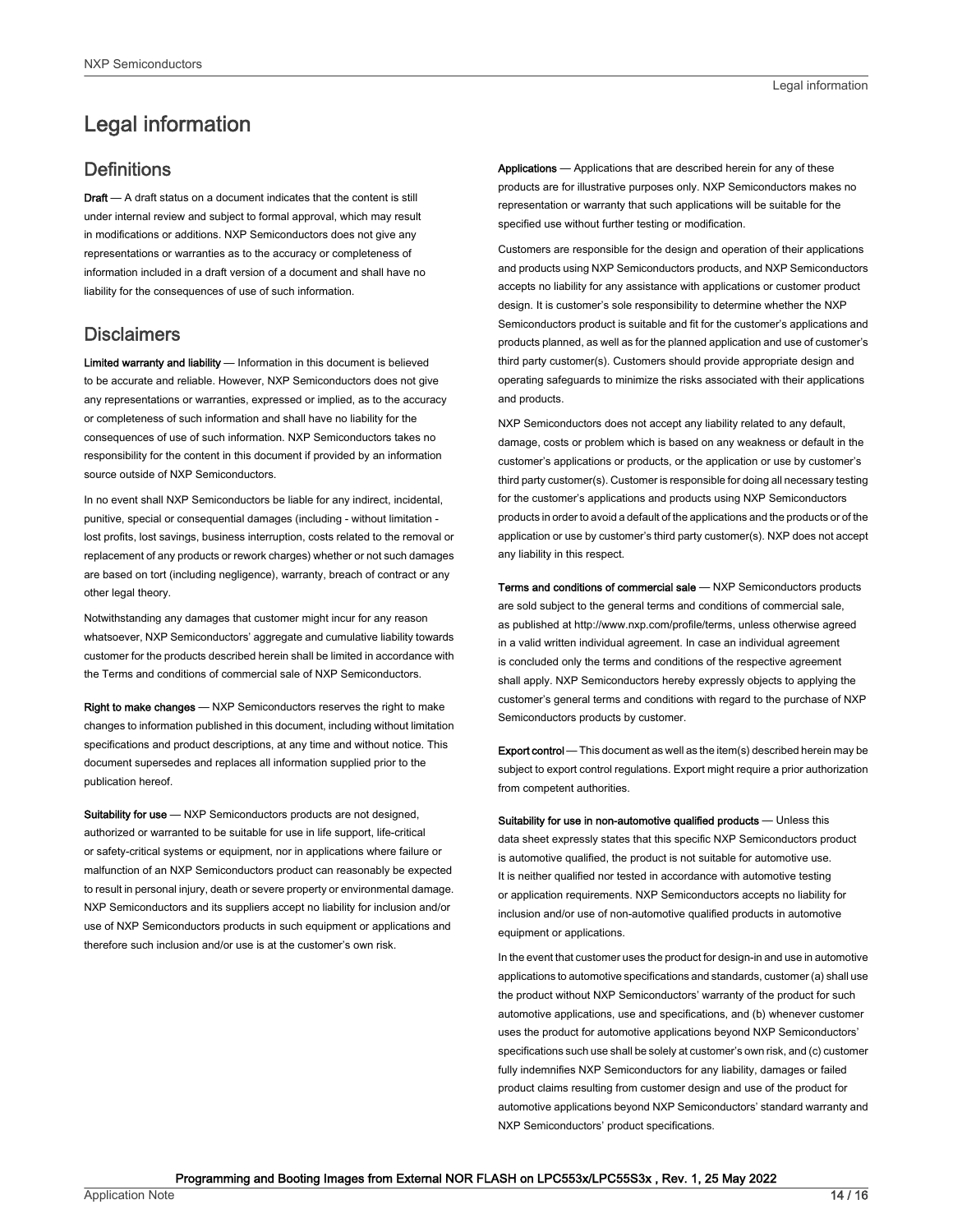Translations — A non-English (translated) version of a document, including the legal information in that document, is for reference only. The English version shall prevail in case of any discrepancy between the translated and English versions.

Security - Customer understands that all NXP products may be subject to unidentified vulnerabilities or may support established security standards or specifications with known limitations. Customer is responsible for the design and operation of its applications and products throughout their lifecycles to reduce the effect of these vulnerabilities on customer's applications and products. Customer's responsibility also extends to other open and/or proprietary technologies supported by NXP products for use in customer's applications. NXP accepts no liability for any vulnerability. Customer should regularly check security updates from NXP and follow up appropriately.

Customer shall select products with security features that best meet rules, regulations, and standards of the intended application and make the ultimate design decisions regarding its products and is solely responsible for compliance with all legal, regulatory, and security related requirements concerning its products, regardless of any information or support that may be provided by NXP.

NXP has a Product Security Incident Response Team (PSIRT) (reachable at [PSIRT@nxp.com\)](mailto:PSIRT@nxp.com) that manages the investigation, reporting, and solution release to security vulnerabilities of NXP products.

#### **Trademarks**

Notice: All referenced brands, product names, service names, and trademarks are the property of their respective owners.

NXP — wordmark and logo are trademarks of NXP B.V.

AMBA, Arm, Arm7, Arm7TDMI, Arm9, Arm11, Artisan, big.LITTLE, Cordio, CoreLink, CoreSight, Cortex, DesignStart, DynamIQ, Jazelle, Keil, Mali, Mbed, Mbed Enabled, NEON, POP, RealView, SecurCore, Socrates, Thumb, TrustZone, ULINK, ULINK2, ULINK-ME, ULINK-PLUS, ULINKpro, μVision, Versatile — are trademarks or registered trademarks of Arm Limited (or its subsidiaries) in the US and/or elsewhere. The related technology may be protected by any or all of patents, copyrights, designs and trade secrets. All rights reserved.

Airfast — is a trademark of NXP B.V.

**Bluetooth** — the Bluetooth wordmark and logos are registered trademarks owned by Bluetooth SIG, Inc. and any use of such marks by NXP Semiconductors is under license.

Cadence — the Cadence logo, and the other Cadence marks found at [www.cadence.com/go/trademarks](http://www.cadence.com/go/trademarks) are trademarks or registered trademarks of Cadence Design Systems, Inc. All rights reserved worldwide.

CodeWarrior — is a trademark of NXP B.V.

- ColdFire is a trademark of NXP B.V.
- ColdFire+ is a trademark of NXP B.V.
- EdgeLock is a trademark of NXP B.V.
- EdgeScale is a trademark of NXP B.V.
- EdgeVerse is a trademark of NXP B.V.

elQ - is a trademark of NXP B.V.

FeliCa - is a trademark of Sony Corporation.

**Freescale** — is a trademark of NXP B.V.

HITAG — is a trademark of NXP B.V.

ICODE and I-CODE — are trademarks of NXP B.V.

Immersiv3D — is a trademark of NXP B.V.

**I2C-bus** — logo is a trademark of NXP B.V.

Kinetis - is a trademark of NXP B.V.

Layerscape - is a trademark of NXP B.V.

Mantis - is a trademark of NXP B.V.

MIFARE — is a trademark of NXP B.V.

MOBILEGT — is a trademark of NXP B.V.

NTAG — is a trademark of NXP B.V.

Processor Expert - is a trademark of NXP B.V.

QorIQ - is a trademark of NXP B.V.

SafeAssure — is a trademark of NXP B.V.

SafeAssure - logo is a trademark of NXP B.V.

StarCore - is a trademark of NXP B.V.

Synopsys - Portions Copyright <sup>©</sup> 2021 Synopsys, Inc. Used with permission. All rights reserved.

Tower — is a trademark of NXP B.V.

UCODE — is a trademark of NXP B.V.

VortiQa — is a trademark of NXP B.V.